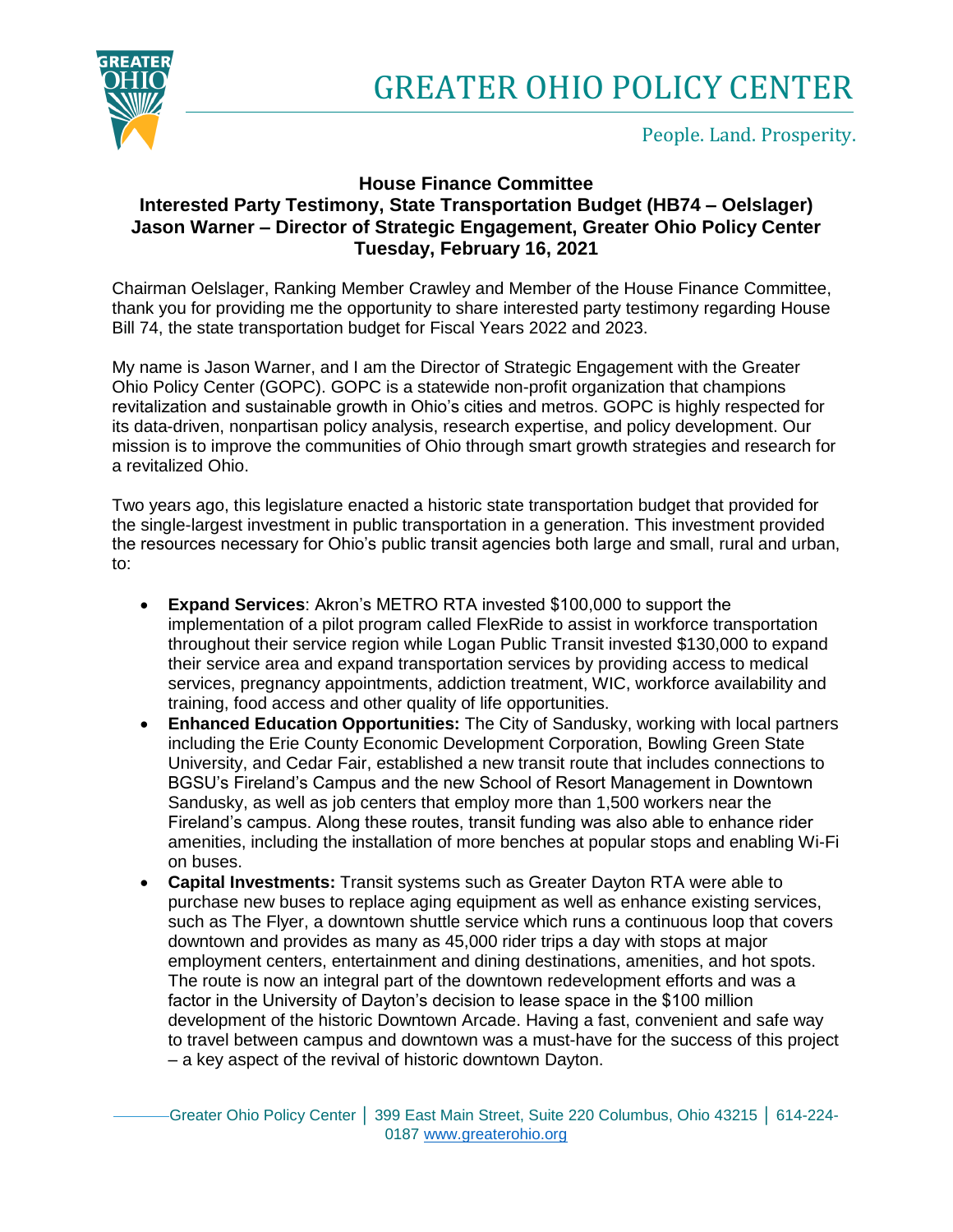• **Investing in Innovation:** NEORide, a council of governments based in Ohio, has embarked on the largest regional mobile ticketing initiative in the country, utilizing a \$3.3 million grant from ODOT to invest in a mobile ticketing system that allows transit passengers to travel between multiple counties utilizing a single fare payment system promoting regional transportation.

Then last March, the COVID-19 pandemic upended all aspects of our life in Ohio. Throughout this pandemic crisis, public transportation has continued to be a lifeline for riders taking essential trips. Transit agencies have been responding innovatively every day to provide service while protecting their operators on the front-line and making an impact in their communities.

In the earliest stages of the COVID-19 pandemic, a number of transit agencies stepped up to protect their operators and the public at large by suspending fare collections and changing boarding protocols. As the pandemic developed, transit agencies quickly pivoted to provide links to community services for vulnerable populations. For example, through novel partnerships, a number of transit agencies have been delivering meals and packages to school-aged children and seniors.

Business closures in the earliest days of the COVID-19 pandemic led to lost revenues for transit agencies that receive local sales taxes. And the suspension of fare collection by a number of agencies has ate into the largest source of revenue for many agencies. Couple these revenue reductions with the added cost of making transit vehicles clean and safe for use, Ohio's public transit agencies are reeling.

Despite this double-whammy of negative economic impacts, Ohio's transit agencies have continued to provide essential services throughout the pandemic.

That is why it is disheartening to see the executive budget proposal which essentially ignores the important work this legislature did two years ago. Reducing state-based funding to only \$15 million over the upcoming biennium, with a passing commitment to flex Federal Highway Administration (FHWA) funds, without identifying a specific amount, for use by transit agencies is inadequate. The executive budget proposal ignores the important work the Ohio General Assembly did two years ago, which committed funding of \$140 million over the biennium.

Public transportation is a lifeline for millions of Ohioans, providing access to jobs, education, healthcare, and basic needs every single day. The necessity for elderly Ohioans to travel to the grocery store did not end on March 13, 2020 when the pandemic lockdowns began. The need to travel to work for the minimum-wage earning fast food worker who cannot afford a car, did not end on March 13, 2020. The need for the new mother to access healthcare for her child did not end on March 13, 2020. Yet, as we look at the proposed budget before you, with the recommended funding for Ohio's public transit agencies, you would think this was the case.

Ohio is at a crossroads. Our rural areas are facing an increasingly aging population that can no longer afford the upkeep of personal transportation or due to age or illness, cannot drive themselves to those medical appointments, jobs, or basic services they need and require. We also see growing populations in our urban cores – younger Ohioans who are moving to cities alongside the bicoastal residents that Ohio is urging to relocate here…who don't want the first purchase they make when they arrive to have to be an automobile.

For Ohio to be competitive and attractive to those younger workers we desire to see relocate here – and provide the needed access older Ohioans require to live their lives to the fullest, it is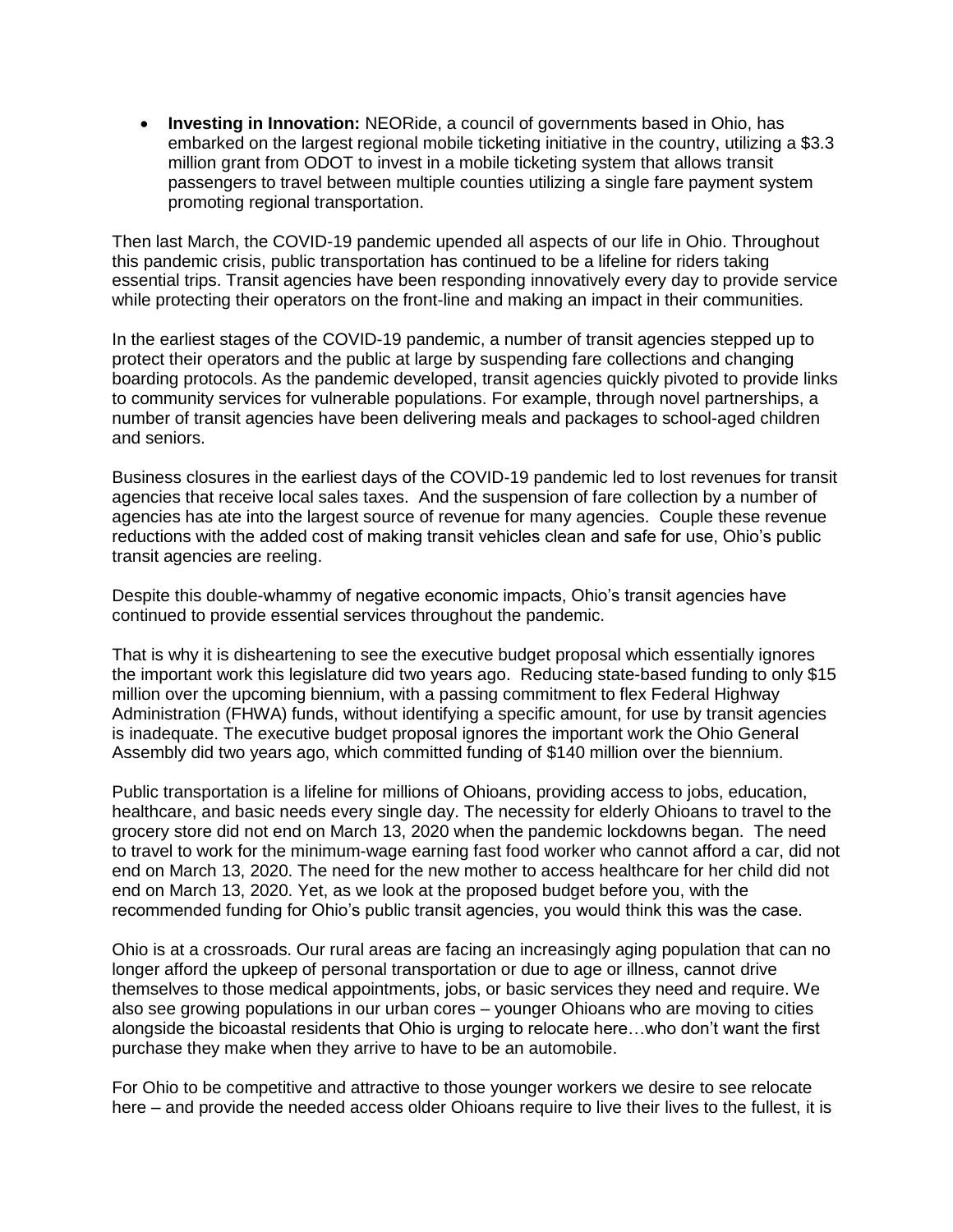necessary for Ohio to have a robust, multimodal transportation network. The only way that we can achieve this is for the state to partner with our local agencies to provide the necessary means to invest in public transit options across the state.

ODOT's own Access Ohio 2045 statewide transportation plan, released in December, notes this need. Now, in the spirit of full disclosure, I must note that I served on the Access Ohio Steering Committee, but it does not take away from the fact that the full committee, along with feedback from members of the public from all across Ohio, urged for a greater commitment on the part of ODOT for public transit. And the Community-Oriented plank of the Access Ohio plan calls for Ohio to increase access to transit and shared mobility services, including

- Increasing opportunities for local investments in transit through ODOT's funding programs;
- Integrate inter-regional and local transit with human service transportation services,
- Advance mobility as a service (MaaS), including first-and last-mile connections,
- Investigate and pursue long-term sustainable transit funding strategies that adapt to changing user needs and conditions.

**Honoring this commitment is imperative for Ohio if we are to remain competitive in the 21st Century and provide for the needs of Ohioans of all walks of life.** It is wrong for any of us, including the administration, to assume that federal CARES relief funds can and will replace the state funding commitments made two years ago. Much of what has already been received has helped to "stop the bleeding" agencies were experiencing as a result of lost revenues and assumed expenses from making transit safe to use during COVID. Going forward, funding which **may** become available as part of any future relief cannot and should not be viewed as replacement of state resources to support the important needs of Ohio's public transit agencies.

To that end, GOPC proposes that the House adopt the following changes to the as-introduced transportation budget.

## **Retain Existing General Revenue Funding**

The historic funding approved by the legislature two years ago barely scratched the surface in addressing the needs of Ohio's public transit agencies. Despite one-time funding that has been provided at the federal level to address the needs of transit agencies as they have struggled to cope with the COVID-19 pandemic, this does not address the long-term needs of transit systems across the state. As I noted, prior to COVID, transit agencies large and small were investing in not only capital needs, but developing new transportation options to ensure that the needs of the riding public and the communities they serve were being addressed.

The legislature must maintain this partnership with local agencies and maintain funding in the range of \$50 to \$70 million per year so that agencies like the Sandusky Transit System can continue to provide transportation to students and workers.

## **Restore Flex Funding for Use by Transit Agencies**

Two years ago, the legislature intervened to ensure that ODOT used all of the available FHWA funding that it had at its disposal for surface transportation projects, ending a decade-long practice of using these "flexible" dollars for use towards other transportation options, like public transit.